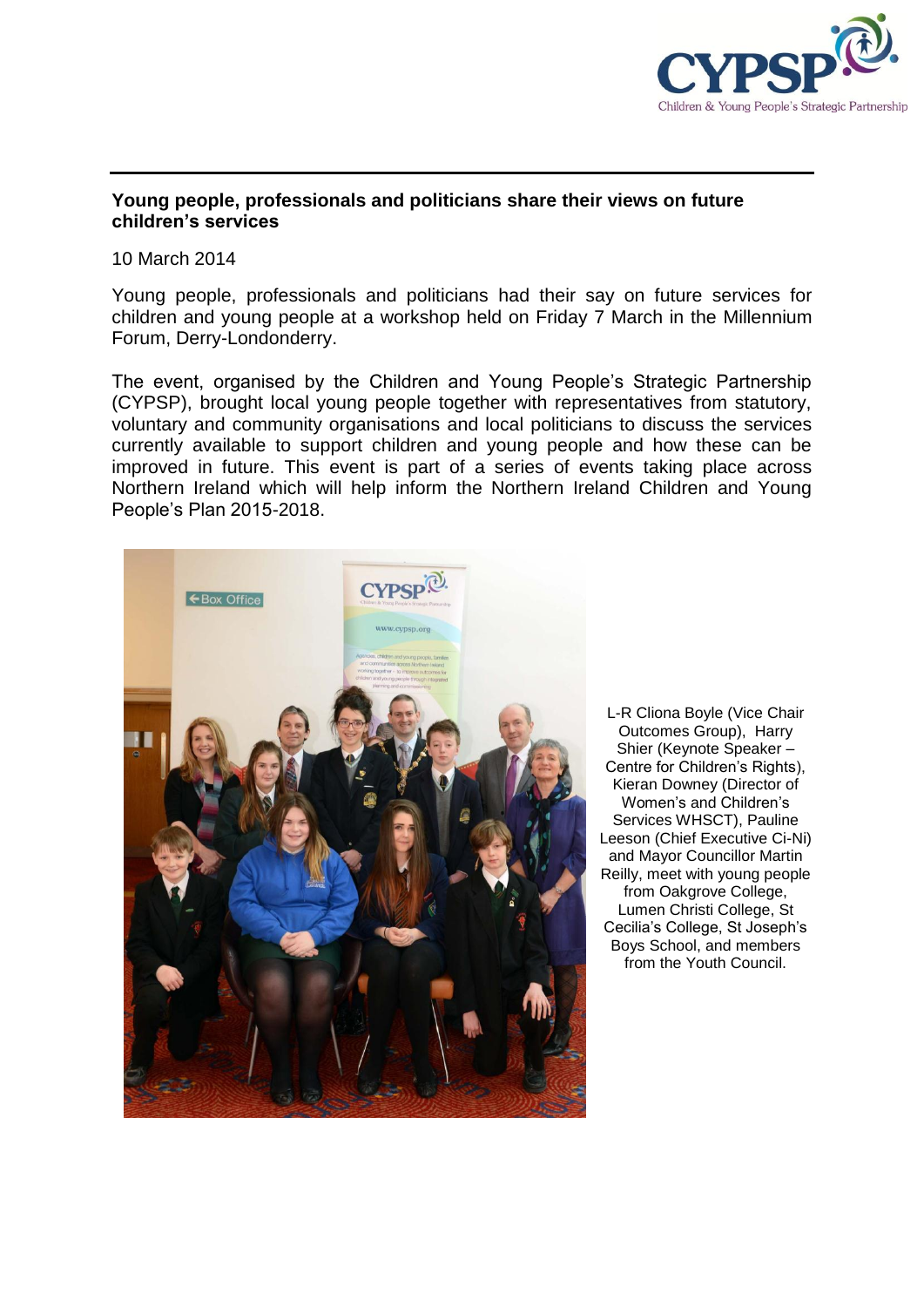Councillor Martin Reilly, Mayor of Derry, welcomed participants and praised the high level of joined up working across agencies in the area. Emphasising Council support for early intervention and the involvement of young people he appealed to the young people in the audience saying: "I am particularly pleased to see such a focus on the involvement of young people in this process. You have an important part to play in shaping services for the future. I would encourage all young people to engage with these opportunities to make sure your voice is heard."

The event also featured keynote speaker Harry Shier, founder of PLAY.TRAIN, who spoke about effective participation with children and young people. Later he held a workshop with young people to gain their views on how they can become more involved in the CYPSP process.

Kieran Downey, Director of Women's and Children's Services with the Western Health and Social Care Trust said: "Everyone at this event is committed to promoting the wellbeing of children and young people in the West. To achieve this we all need to involve children and young people in decisions that affect their lives. We need to listen genuinely to children and young people, give careful consideration to their views and use their insights to inform our work in meaningful and respectful ways. By doing so, we will demonstrate our respect for them and their families as valued members of our communities and gain important information that will make our work and services more relevant to children and young people."



Back row L-R - Keynote speaker, Harry Shier (Centre for Children's Rights), Mayor Councillor Martin Reilly, Pat Ramsey MLA, Eamon O'Kane (Director Derry Healthy Cities), Gerry Conway (Health and Social Care Board). Front row L-R, Anne Hardy CYPSP Children's Services Planning Officer), Sinead Donnelly and Priscilla Magee (CYPSP Locality Planning Co-ordinators), Cliona Boyle (Early Years Organisation), Pauline Leeson (Chief Executive Ci-Ni) Members of Western Outcomes Group, and Kieran Downey (Chair Western Outcomes Group and Director WHSCT).